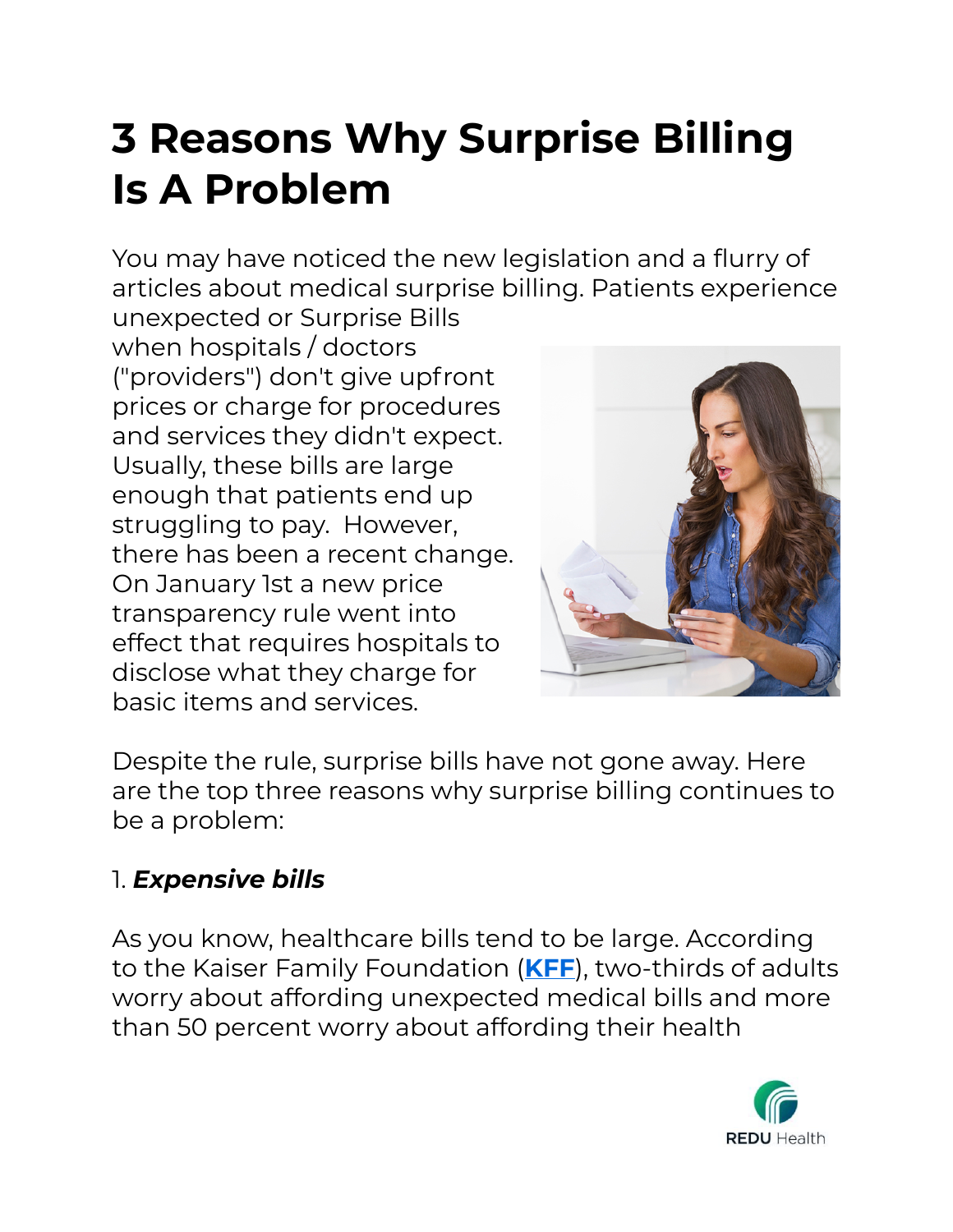insurance deductibles. And they have good reason to worry. KFF surveyed members and found one in five insured adults received at least one unexpected bill from 2018 to 2020.

No wonder, 40 percent of American households struggle to pay an unexpected expense of \$400 or more, while medical bills can reach tens or even hundreds of thousands of dollars. Certainly enough to bankrupt the average family.

## 2. *Time intensive*

When problems or billing inconsistencies occur it takes significant effort and time to handle the problem. The new rule doesn't address these administrative "headaches". Even worse few people have the expertise or time required to fight these bills. Adults spend hours on phone calls during business hours waiting to speak with insurance and providers to understand the bills. They make another set of calls to negotiate with hospitals for a lower rate and establish payment plans. Moreover, paying off the bills can take months or years, which sacrifices future spending and saving.

## 3. *Delay of future medical care*

"Once bitten, twice shy" seems to apply as it's a normal human reaction. The expense and resource cost makes members think twice about visiting a doctor again. Families postpone other medical visits and necessary treatment out of fear of getting another large